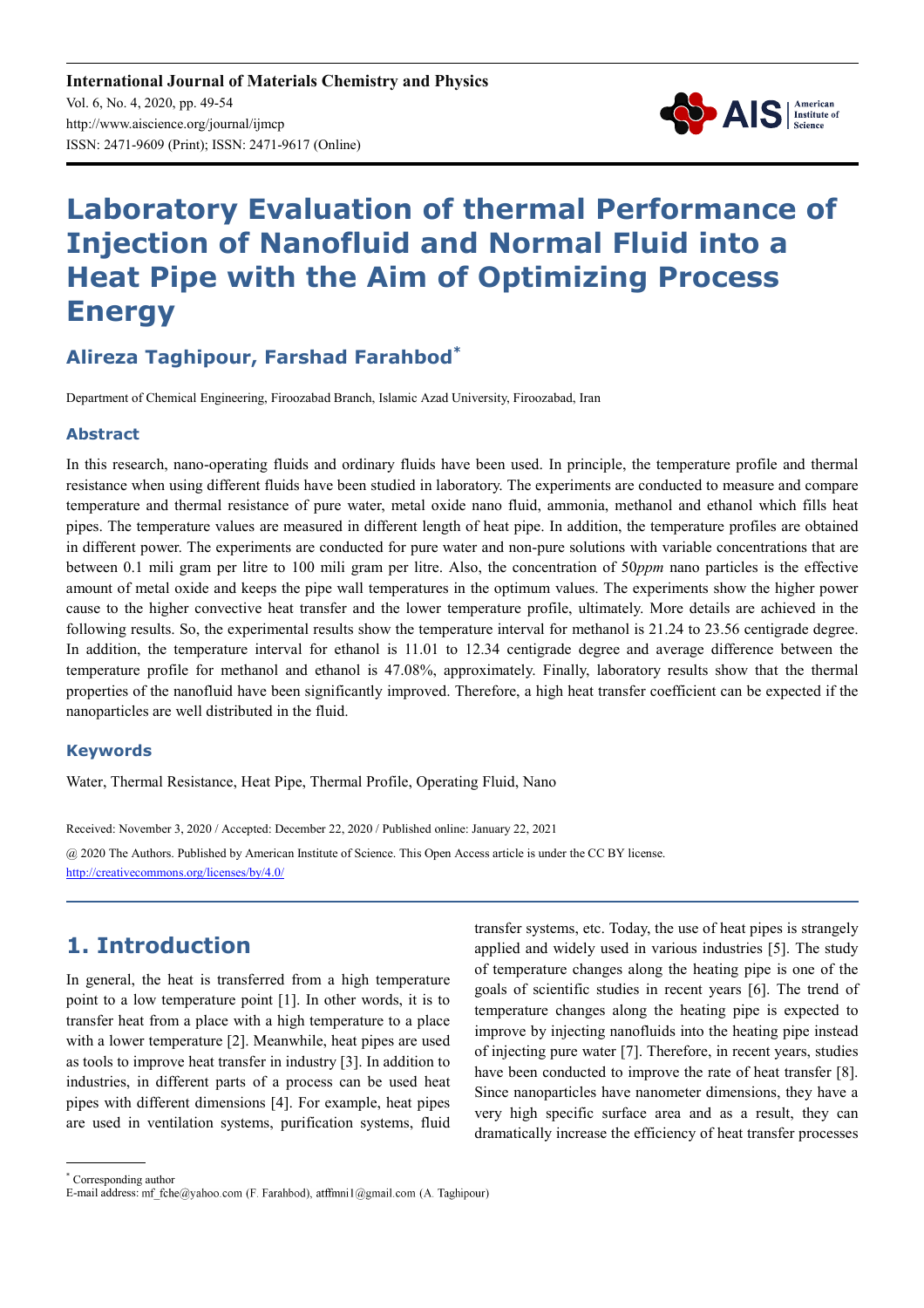[9]. The results of previous studies show that if the solubility of nanoparticles in the base fluid increases, the nanofluid created in mass transfer and heat transfer processes can be used with certainty [10].

Therefore, the temperature profile along the heating pipe is investigated in this study [11]. Also in this research, the thermal resistance has been measured as a parameter preventing heat transfer [12]. In order to evaluate the thermal resistance, different heat capacities have been studied in order to have a more comprehensive look at the performance of the heating pipe [13].

In principle, heat pipes are used for the purpose of easier and faster heat transfer from a high temperature point to a low temperature point [14]. Therefore, on one side of the heat pipe, the evaporation operation takes place and on the other side, the condensation operation takes place [15]. Since the transfer heat transfer coefficient for evaporation and condensation processes is a significant number, the amount of heat transfer will be a significant and very large number [16]. Of course, the type of operating fluid used in heat pipes is very important. In this research, nano-operating fluids and ordinary fluids have been used. In principle, the temperature profile and thermal resistance when using different fluids have been studied in laboratory and compared.

### **2. Materials and Methods**

The heat pipes are among the tools used in various industries. Therefore, examining their efficiency and performance is of special importance. The heat pipe under study, like other heat pipes, is equipped with a condenser and heater. The fluid inside the heating pipe is transferred from the condenser to the heater and heats up during the movement and turns into a vapour phase. After the operating fluid reaches the heater, it is compressed and transferred to the condenser. As a result, liquid and steam are constantly moving inside the heating pipe. In other words, condensate and evaporation phases are constantly occurring along the heating pipe. The length of the heat pipe under study is about 18 cm and its diameter is about 2 cm. Also, a heater with a power of one tenth of a watt has been used to heat the fluid inside the pipe. It should be noted that the power of the capacitor used in this test is about twenty-five hundred watts. Since the performance evaluation of the operating fluid is considered. In this study, fluids such as ammonia, methanol, pure water and nanofluids were used.

As mentioned before, given that nanofluids can cause a huge revolution in the heating and refrigeration industries. In this study, the thermal performance of injected ferric oxide nanofluids has been compared with the performance of conventional fluids such as pure water, ammonia and methanol. Therefore, the temperature profile of the fluid

injected into the heat pipe for the purpose of this research is given in the results and discussion. Since thermal resistance acts as a barrier to heat transfer, so this item is also measured as one of the basic parameters in the results section. Also, for the fabrication of ferric oxide nanofluids, a certain concentration of ferric oxide nano powder was dissolved in one liter of distilled water and then the resulting solution was placed in an ultrasonic device with a frequency of 60 Hz for 3 hours. For other injectable fluids such as pure water, ammonia and methanol, their common form, which is available in the market, has been used. The average size of nanoparticles mixed with distilled water is 65 nanometers and the thermal power applied to nanofluids and ordinary fluids is 30 watts, 40 watts, 50 watts and 60 watts. The studied heating pipe has been evaluated to optimize the operating conditions. In this heating pipe, nanofluid is used instead of pure water. In the study, a nanofluid with a specific concentration is injected into the condenser part of the heat pipe. The temperature profile along the heating pipe is investigated in this study. Also in this research, the thermal resistance has been measured as a parameter preventing heat transfer. At the first, the nano ferric oxide is made and nano fluid utilizes by dispersing the particles in nano size in pure cooling water. The effects of quantity of nano particles that are dispersed in the cooling water are surveyed on the operational parameters such as temperature distribution of the pipe wall and heat pipe thermal resistance. Also, the concentration of 50 *ppm* nano particles is the effective amount of metal oxide and keeps the pipe wall temperatures in the optimum values. The experiments show the higher power cause to the higher convective heat transfer and the lower temperature profile, ultimately. The results show that if nanofluid is used as the operating fluid, the temperature profile is significantly improved and the rate of heat transfer from a warmer environment to a lower temperature environment is significantly improved.

## **3. Results and Discussions**

The temperature profile along the heating pipe is investigated in this study. Also in this research, the thermal resistance has been measured as a parameter preventing heat transfer. In order to evaluate the thermal resistance, different heat capacities have been studied in order to have a more comprehensive look at the performance of the heating pipe. As shown, the Figure 1 shows the temperature distribution of pure and nanofluid. The experimental data show the trend of fitted curves are decreasing, severely. The five polynomial with so good regression values are calculated in this study. So, the estimation of temperature profile of pure water and nanofluids can be happened by the proposed correlations.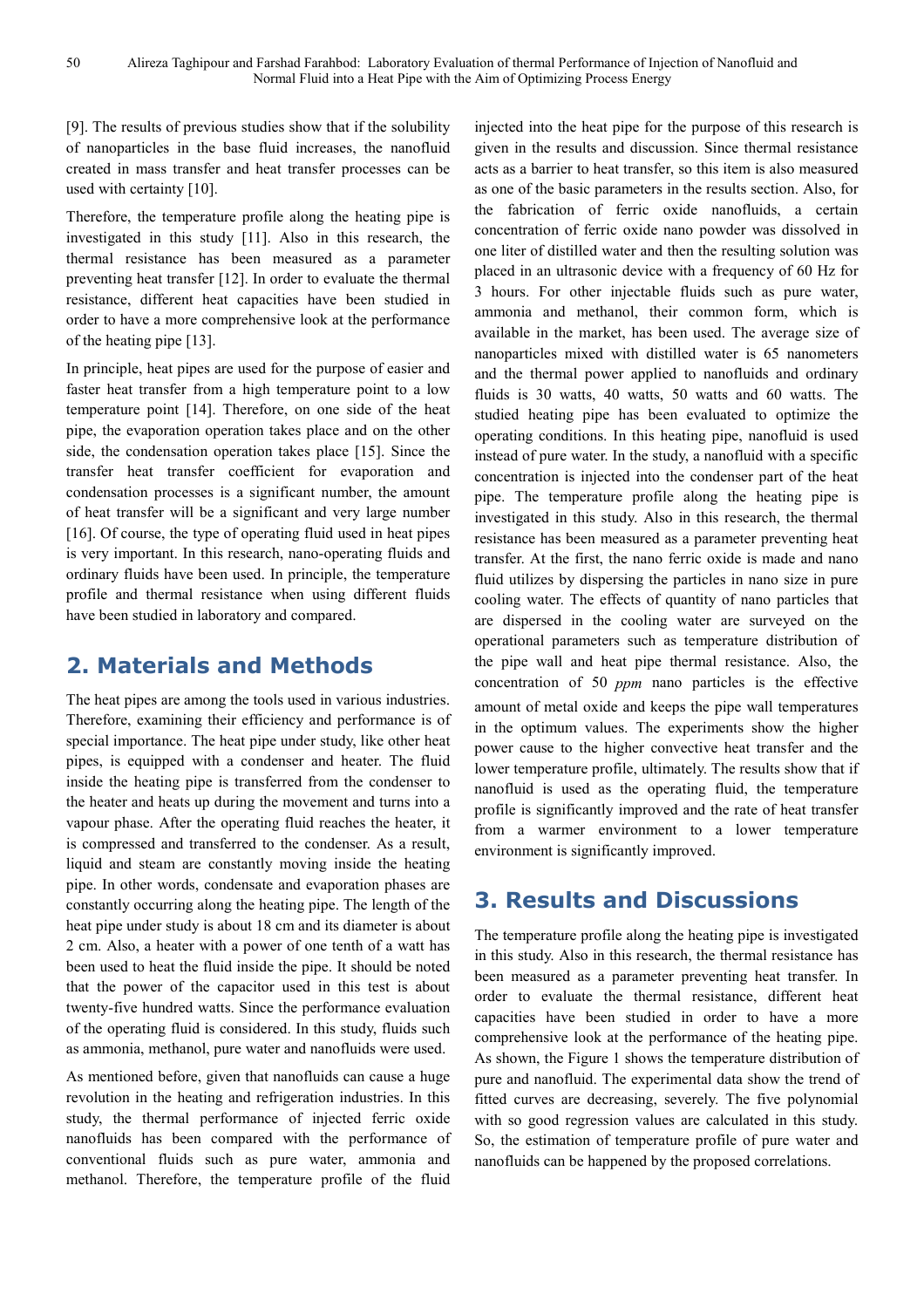

Figure 1. Temperature profile in the length of heat pipe.

The trends of temperature changing in the length of heat pipe for 60Watt are shown in the Figure 2. In addition, the five experimental correlations are shown in this Figure. The average size of nanoparticles which are dispersed in the pure water is 65nm.



**Figure 2.** Temperature profile in the length of heat pipe.

According to Jang and Choi correlation, the thermal conductivity of cooling nanofluids is affected by the concentration, temperature, and particle size. The Equation 1 shows the relations. So, the temperature alters which are obtained in the Figures are approved by Equation 1.

$$
h \propto (k_b / d_p) \operatorname{Re}_{dp}^2 \operatorname{Pr} \varphi \tag{1}
$$

Due to the Equation 1, Increasing the concentration of nano particle,  $\phi$ , the input power and usage of smaller nano particles makes the higher thermal conductivity of nano *d*

fluids than the base fluids according to the Equation 2.

$$
K_{\text{eff}} = k_b (1 - \varphi) + k_p \varphi + 3C \frac{a_b}{d_p} k_b \operatorname{Re}_{dp}^2 \operatorname{Pr} \varphi
$$
 (2)

The Figure 3 shows the thermal resistance of pure water and nanofluid with optimum concentration (50ppm) through the heat pipe. The experimental results are investigated in the 30 Watt power. Also, two experimental correlations are calculated in this Figure. The orders of the defined polynomials are second and their regression is near one.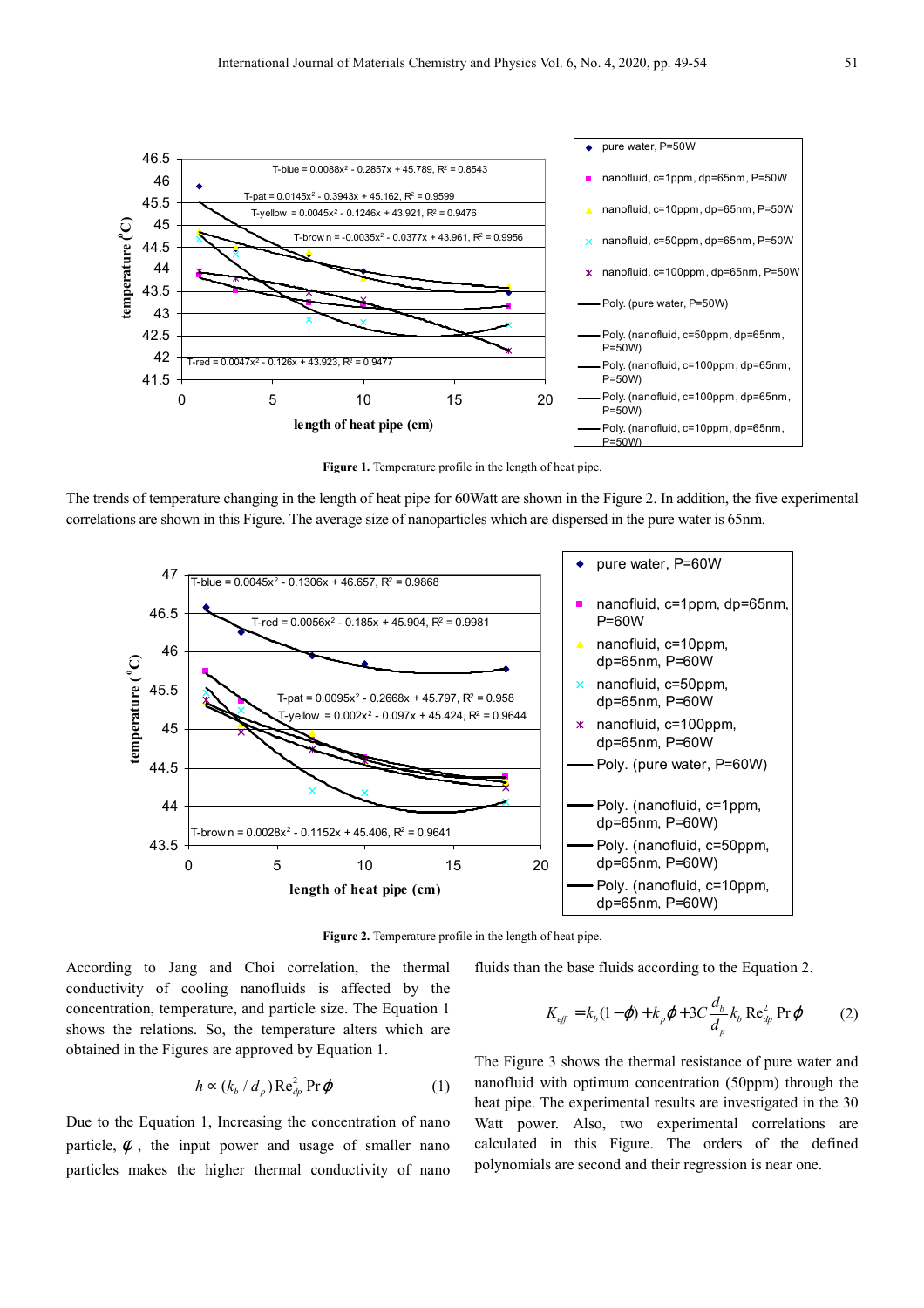

Figure 3. Thermal resistance versus heat pipe length.

The Figure 4 illustrates the thermal resistance changes in the heat pipe for 40W as input power. In addition, two experimental correlations with high accuracy are defined in this Figure. Averagely, the thermal resistance is decreased 62.1% when nanofluid is applied instead of pure water.



**Figure 4.** Thermal resistance versus heat pipe length.

The Figure 5 shows the thermal resistance of pure water and nanofluid. The best concentration of nanofluid is 50ppm. The regression for curve fitting of pure water and nanofluid is about 0.983 and 0.9615, respectively.



Figure 5. Thermal resistance versus heat pipe length.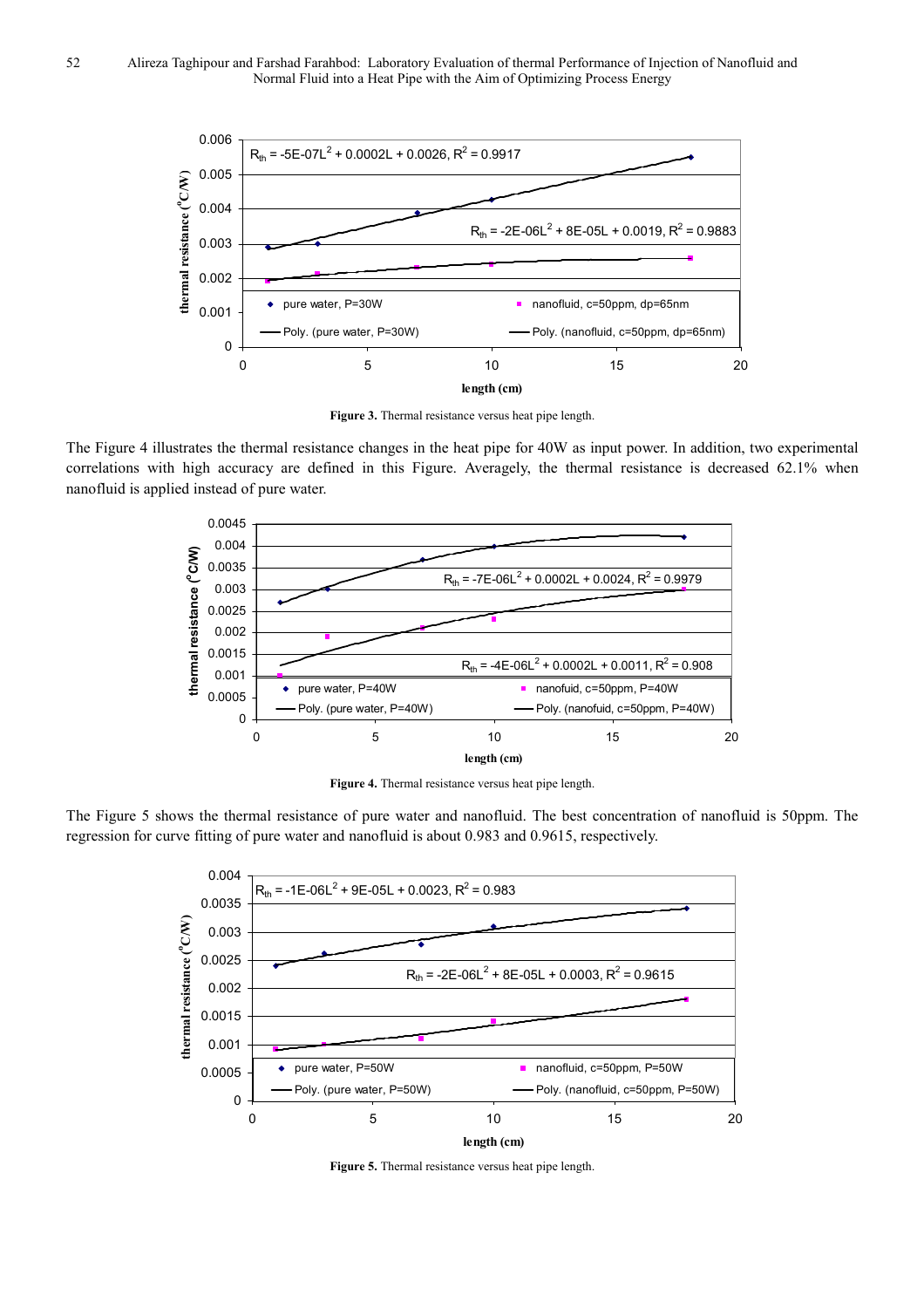The Figure 6 illustrates the thermal resistance of pure water and nanofluid when the input power of heat box is 60Watt. The thermal resistance of nanofluid is 58.2% lower than pure water.



Figure 6. Thermal resistance versus heat pipe length.

This part of experiments surveys the effect of nano fluid concentrations on the thermal resistances of the heat pipe under various heat loads. The amounts of thermal resistances are calculated as Equation 3. Where  $R<sub>th</sub>$  is the thermal resistance of the heat pipe.  $\Delta T_t$  is the temperature difference of the tube,  $({}^{\circ}C)$  and  $Q_{ex.}$  is the input load  $(W)$ . Therefore, the unit of thermal resistance in SI system will be  $\binom{\circ}{W}$ .

$$
R_{th} = \frac{\Delta T_t}{Q_{ex.}}\tag{3}
$$

Figure 7 shows decreasing in wall temperature of pipe which contains ammonia, methanol and ethanol. The input power as heat flux is 60W. The experimental results show the average difference between temperature profile for methanol and ethanol is approximate 21.2%.



#### **length (cm)**

**Figure 7.** Temperature profile in the length of heat pipe.

The regressions of three polynomials are calculated in the Figure 6. The accuracy of temperature profiles is so high and is near one. The temperature interval for methanol is 32.11 to 33.67 centigrade degree and the temperature range for ethanol is between 24.99 and 26.56 centigrade degree.

#### **4. Conclusion**

Investigations about the performance of heat pipes contain nano ferric oxide is done experimentally, in this wok. At the first, the nano metal oxide (ferric oxide) is made and nano